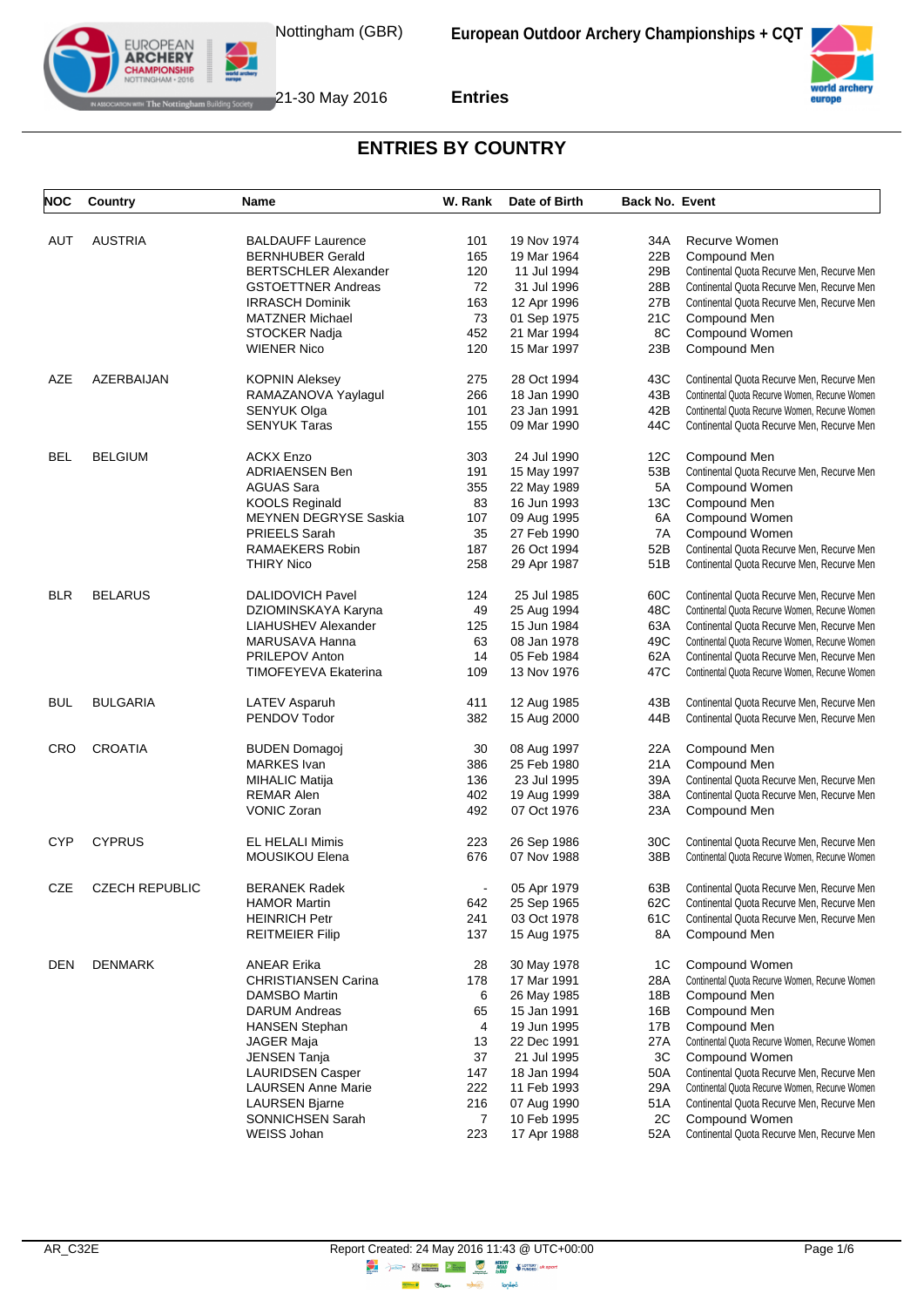



| <b>NOC</b> | Country              | Name                            | W. Rank                  | Date of Birth | <b>Back No. Event</b> |                                                |
|------------|----------------------|---------------------------------|--------------------------|---------------|-----------------------|------------------------------------------------|
|            |                      |                                 |                          |               |                       |                                                |
| <b>ESP</b> | <b>SPAIN</b>         | ALVARINO GARCIA Miguel          | 6                        | 31 May 1994   | 55C                   | Recurve Men                                    |
|            |                      | <b>BLAZQUEZ Alberto</b>         | 31                       | 01 May 1975   | 15C                   | Compound Men                                   |
|            |                      | <b>CANALEJAS Victor</b>         | $\blacksquare$           | 13 Sep 1979   | 14C                   | Compound Men                                   |
|            |                      | <b>ETXEBERRIA FERRER Mirene</b> | 73                       | 25 Jan 1994   | 29B                   | Continental Quota Recurve Women, Recurve Women |
|            |                      | LOPEZ Ramon                     | 195                      | 16 Oct 1979   | 16C                   | Compound Men                                   |
|            |                      | <b>MARCOS Andrea</b>            | 6                        | 07 Oct 1988   | 8B                    | Compound Women                                 |
|            |                      | <b>MARIN Alicia</b>             | 41                       | 17 Apr 1997   | 27B                   | Continental Quota Recurve Women, Recurve Women |
|            |                      | <b>MARTIN Adriana</b>           | 53                       | 12 Apr 1996   | 28B                   | Continental Quota Recurve Women, Recurve Women |
|            |                      | PIFARRE TRUJILLO Miguel         | 82                       | 27 Oct 1992   | 54C                   | Recurve Men                                    |
|            |                      | RODRIGUEZ Juan I.               | 24                       | 19 Apr 1992   | 56C                   | Recurve Men                                    |
| <b>EST</b> | <b>ESTONIA</b>       | <b>GROSS Jaanus</b>             | 430                      | 30 Sep 1975   | 29C                   | Continental Quota Recurve Men, Recurve Men     |
|            |                      | <b>JAATMA Lisell</b>            | 165                      | 19 Jul 1999   | 4A                    | Compound Women                                 |
|            |                      | <b>KAASIK Tanel</b>             | 642                      | 04 Apr 1974   | 27C                   | Continental Quota Recurve Men, Recurve Men     |
|            |                      | <b>LUIK Siret</b>               | 282                      | 28 Sep 1986   | 31C                   | Continental Quota Recurve Women, Recurve Women |
|            |                      | <b>NURMSALU Laura</b>           | 162                      | 01 Jun 1994   | 33C                   | Continental Quota Recurve Women, Recurve Women |
|            |                      | <b>PARNAT Reena</b>             | 97                       | 01 Dec 1993   | 32C                   | Continental Quota Recurve Women, Recurve Women |
|            |                      | PUUSEPP Kristjan                | 330                      | 06 Dec 1999   | 4A                    | Compound Men                                   |
|            |                      | <b>RIST Martin</b>              | 771                      | 27 May 1986   | 28C                   | Continental Quota Recurve Men, Recurve Men     |
| <b>FIN</b> | <b>FINLAND</b>       | <b>BACKMAN Anne</b>             | $\blacksquare$           | 31 Oct 1964   | 35C                   | Continental Quota Recurve Women, Recurve Women |
|            |                      | <b>JUUTILAINEN Mikko</b>        | 97                       | 27 Dec 1989   | 15B                   | Compound Men                                   |
|            |                      | <b>KARKKAINEN Tiina</b>         | 218                      | 22 Aug 1973   | 12A                   | Compound Women                                 |
|            |                      | <b>KUOPPA Taru</b>              | 199                      | 14 Nov 1983   | 36C                   | Continental Quota Recurve Women, Recurve Women |
|            |                      | <b>KUUSISTO Kimmo</b>           | $\blacksquare$           | 17 Apr 1975   | 14B                   | Compound Men                                   |
|            |                      | PAAVOLA Aki                     | $\blacksquare$           | 12 Jul 1984   | 13B                   | Compound Men                                   |
|            |                      | PERALA Laura                    | $\overline{\phantom{a}}$ | 24 Jun 1986   | 37C                   | Continental Quota Recurve Women, Recurve Women |
|            |                      | PIIPPO Samuli                   | 259                      | 01 Jan 1980   |                       | Continental Quota Recurve Men, Recurve Men     |
|            |                      |                                 |                          |               | 61 B                  |                                                |
|            |                      | <b>TEKONIEMI Antti</b>          | 62                       | 27 Jun 1982   | 60B                   | Continental Quota Recurve Men, Recurve Men     |
|            |                      | <b>VIKSTROM Antti Olavi</b>     | 564                      |               | 62B                   | Continental Quota Recurve Men, Recurve Men     |
| <b>FRA</b> | <b>FRANCE</b>        | <b>BOULCH Jean Philippe</b>     | 492                      | 28 May 1991   | ЗB                    | Compound Men                                   |
|            |                      | <b>BURNET Lucie</b>             | 238                      | 01 Aug 1990   | 10B                   | Compound Women                                 |
|            |                      | <b>DANIEL Lucas</b>             | 25                       | 01 Jan 1995   | 57 A                  | Continental Quota Recurve Men, Recurve Men     |
|            |                      | <b>GENET Dominique</b>          | 17                       | 24 Nov 1968   | 1B                    | Compound Men                                   |
|            |                      | PEINEAU Sebastien               | 8                        | 24 May 1987   | 2Β                    | Compound Men                                   |
|            |                      | <b>PLANEIX Sophie</b>           | 88                       | 03 Nov 1997   | 40A                   | Continental Quota Recurve Women, Recurve Women |
|            |                      | <b>RUGGIERI Laura</b>           | 51                       | 29 Feb 1996   | 39A                   | Continental Quota Recurve Women, Recurve Women |
|            |                      | <b>SANCENOT Amelie</b>          | 29                       | 29 May 1997   | 9Β                    | Compound Women                                 |
|            |                      | <b>SANNA Michael</b>            | 184                      | 12 Dec 1992   | 58A                   | Continental Quota Recurve Men, Recurve Men     |
|            |                      | <b>SCHUH Berengere</b>          | 56                       | 13 Jun 1984   | 41 A                  | Continental Quota Recurve Women, Recurve Women |
|            |                      | <b>VALLADONT Jean-Charles</b>   | 9                        | 20 Mar 1989   | 56A                   | Continental Quota Recurve Men, Recurve Men     |
|            |                      | VANDIONAN I Sandrine            | 51                       | 08 Sep 1980   | 11B                   | Compound Women                                 |
| <b>FRO</b> | <b>FAROE ISLANDS</b> | NICLASEN Jogvan                 | 272                      | 26 Aug 1979   | 8B                    | Compound Men                                   |
| <b>GBR</b> | <b>GREAT BRITAIN</b> | <b>BRIDGEWATER Neil</b>         | 303                      | 03 Dec 1967   | 5C                    | Compound Men                                   |
|            |                      | <b>BUSBY Duncan</b>             | 98                       | 17 Dec 1983   | 7C                    | Compound Men                                   |
|            |                      | <b>CLARK Daisy</b>              | 238                      | 29 Apr 1995   | 15A                   | Compound Women                                 |
|            |                      | FOLKARD Naomi                   | 96                       | 18 Sep 1983   | 45C                   | Continental Quota Recurve Women, Recurve Women |
|            |                      | <b>GALES Andrea</b>             | 148                      | 23 Dec 1972   | 13A                   | Compound Women                                 |
|            |                      | <b>GODFREY Larry</b>            | 104                      | 09 Jun 1976   | 31B                   | Continental Quota Recurve Men, Recurve Men     |
|            |                      | <b>HUSTON Patrick</b>           | 92                       | 05 Jan 1996   | 32B                   | Continental Quota Recurve Men, Recurve Men     |
|            |                      | <b>JONES Naomi</b>              | 40                       | 26 Mar 1985   | 14A                   | Compound Women                                 |
|            |                      | <b>OLIVER Amy</b>               | 163                      | 10 Jul 1987   | 44C                   | Continental Quota Recurve Women, Recurve Women |
|            |                      | PITMAN Bryony                   | 325                      | 13 Mar 1997   | 46C                   | Continental Quota Recurve Women, Recurve Women |
|            |                      | RAVENSCROFT Adam                | 27                       | 05 Apr 1982   | 6C                    | Compound Men                                   |
|            |                      | <b>SLATER Kieran</b>            | 101                      | 08 Feb 1994   | 33B                   | Continental Quota Recurve Men, Recurve Men     |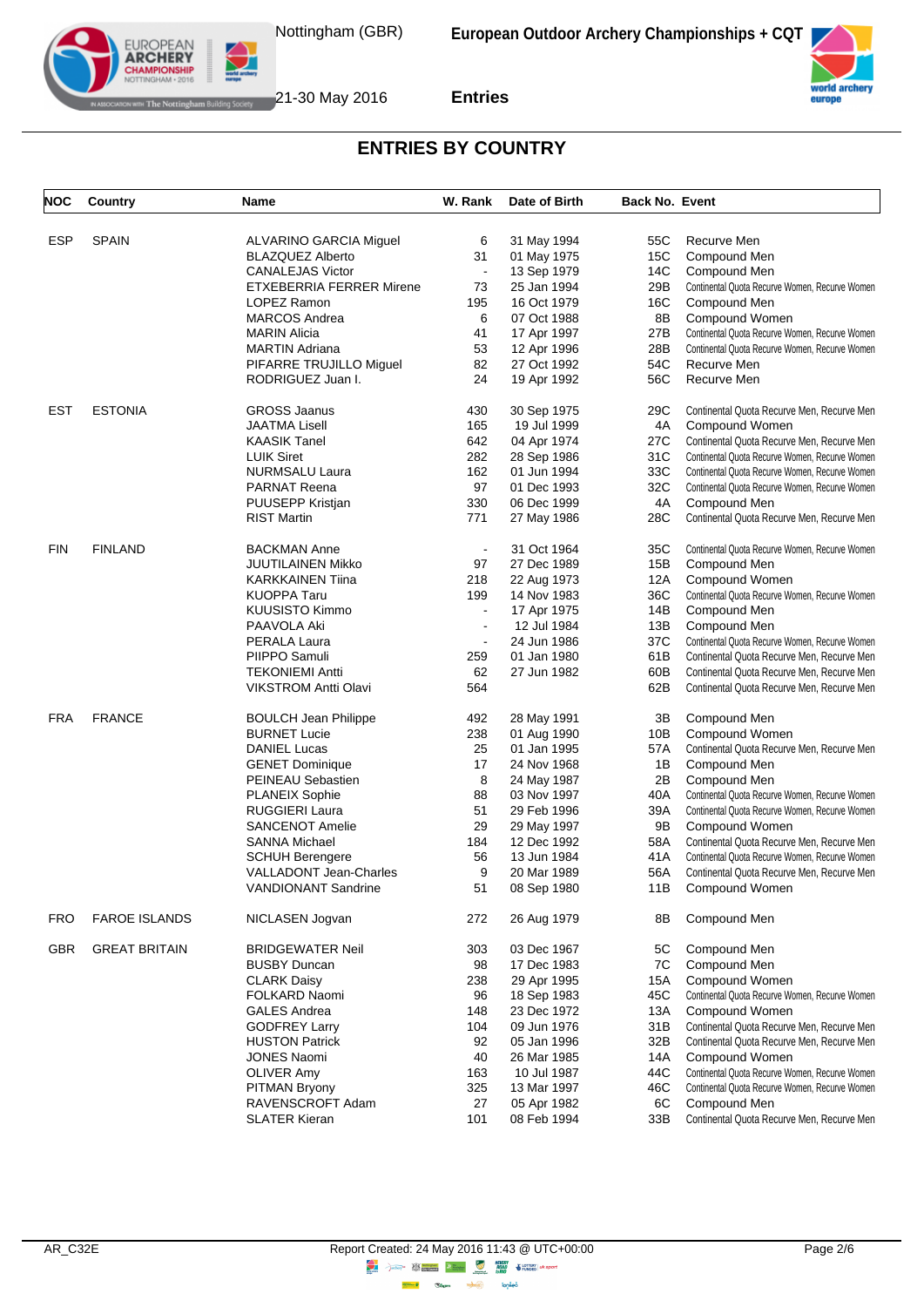



| <b>NOC</b> | Country        | Name                            | W. Rank                  | Date of Birth | <b>Back No. Event</b> |                                                |
|------------|----------------|---------------------------------|--------------------------|---------------|-----------------------|------------------------------------------------|
|            |                |                                 |                          |               |                       |                                                |
| GEO        | <b>GEORGIA</b> | <b>DOLIDZE Vladimer</b>         | 642                      | 14 Sep 1997   | 33A                   | Continental Quota Recurve Men, Recurve Men     |
|            |                | <b>ESEBUA Kristine</b>          | 10                       | 19 Mar 1985   | 33B                   | Recurve Women                                  |
|            |                | LOBZHENIDZE Yulia               | 75                       | 23 Aug 1977   | 31B                   | Recurve Women                                  |
|            |                | MOSESHVILI Jaba                 | 232                      | 01 Jan 1994   | 31A                   | Continental Quota Recurve Men, Recurve Men     |
|            |                | NARIMANIDZE Khatuna             | 34                       | 02 Feb 1974   | 32B                   | Recurve Women                                  |
|            |                | PKHAKADZE Lasha                 | 54                       | 24 May 1994   | 32A                   | Continental Quota Recurve Men, Recurve Men     |
| GER        | <b>GERMANY</b> | <b>FLOTO Florian</b>            | 122                      | 12 Apr 1988   | 42B                   | Recurve Men                                    |
|            |                | <b>HAIDN TSCHALOVA Veronika</b> | 99                       | 05 Jun 1976   | 28C                   | Recurve Women                                  |
|            |                | <b>HEIGENHAUSER Kristina</b>    | 17                       | 20 Jun 1988   | 15B                   | Compound Women                                 |
|            |                | <b>HOLLAS Leon</b>              | $\blacksquare$           | 29 Dec 1997   | 1C                    | Compound Men                                   |
|            |                | <b>KAHLLUND Florian</b>         | 18                       | 07 Jun 1993   | 41B                   | Recurve Men                                    |
|            |                | <b>LAUBE Marcus</b>             | 46                       | 11 Dec 1981   | 3C                    | Compound Men                                   |
|            |                | <b>MEISSNER Janine</b>          | 33                       | 25 Jul 1994   | 14B                   | Compound Women                                 |
|            |                | <b>RICHTER Elena</b>            | 25                       | 03 Jul 1989   | 29C                   | Recurve Women                                  |
|            |                | <b>RUDOW Marc</b>               | 243                      | 27 Sep 1995   | 40B                   | Recurve Men                                    |
|            |                | <b>SCHALL Velia</b>             | 56                       | 02 Nov 1988   | 16A                   | Compound Women                                 |
|            |                | <b>TRACHSEL Marcel</b>          | $\blacksquare$           | 01 Jan 1995   | 2C                    | Compound Men                                   |
|            |                | <b>UNRUH Lisa</b>               | 21                       | 12 Apr 1988   | 27C                   | Recurve Women                                  |
| GRE        | <b>GREECE</b>  | <b>AERIKOS Christos</b>         | 71                       | 15 Jul 1996   | 8C                    | Compound Men                                   |
|            |                | CHORTI Ariadni                  | 160                      | 19 Apr 1994   | 39C                   | Continental Quota Recurve Women, Recurve Women |
|            |                | <b>GKORILA Anatoli</b>          | 209                      | 20 Jun 1995   | 41C                   | Continental Quota Recurve Women, Recurve Women |
|            |                | <b>KARAGEORGIOU Alexandros</b>  | 209                      | 03 Jun 1986   | 49A                   | Continental Quota Recurve Men, Recurve Men     |
|            |                | PSARRA Evangelia                | 85                       | 17 Jun 1974   | 40C                   | Continental Quota Recurve Women, Recurve Women |
|            |                | YANTSIOS Konstantinos           | 802                      | 06 Dec 1960   | 48A                   | Continental Quota Recurve Men, Recurve Men     |
| <b>HUN</b> | <b>HUNGARY</b> | <b>BANDA Arpad</b>              | 102                      | 10 Feb 1995   | 44A                   | Continental Quota Recurve Men, Recurve Men     |
|            |                | GAJDOS Csaba                    | 270                      | 17 Sep 1974   | 43A                   | Continental Quota Recurve Men, Recurve Men     |
|            |                | <b>OROSZ Viktor</b>             | 62                       | 23 Aug 1998   | 12B                   | Compound Men                                   |
| <b>IRL</b> | <b>IRELAND</b> | <b>CONWAY Glen</b>              | 625                      | 04 Jul 1996   | 7B                    | Compound Men                                   |
|            |                | <b>CUNNINGHAM Martin</b>        | $\blacksquare$           | 15 Mar 1979   | 48B                   | Continental Quota Recurve Men, Recurve Men     |
|            |                | <b>CUTHBERT Sinead</b>          | 355                      | 14 Dec 1981   | 30A                   | Continental Quota Recurve Women, Recurve Women |
|            |                | <b>IRWIN Micheal</b>            | 156                      | 11 Apr 1992   | 49B                   | Continental Quota Recurve Men, Recurve Men     |
|            |                | <b>WALLACE Darren</b>           | 158                      | 13 Jul 1993   | 50B                   | Continental Quota Recurve Men, Recurve Men     |
|            |                | <b>WILSON Darrel</b>            | 164                      | 17 Jul 1980   | 6B                    | Compound Men                                   |
|            |                | <b>WRIGLEY Jason</b>            | 269                      | 06 Dec 1970   | 5Β                    | Compound Men                                   |
| <b>ISL</b> | <b>ICELAND</b> | <b>DAXBOCK Astrid</b>           | 171                      | 30 Jul 1980   | 6C                    | Compound Women                                 |
|            |                | <b>DAXBOCK Astrid</b>           | $\overline{\phantom{a}}$ | 30 Jul 1980   | 30C                   | Continental Quota Recurve Women, Recurve Women |
|            |                | <b>EINARSDOTTIR Margret</b>     | 317                      | 14 Dec 1973   | 7C                    | Compound Women                                 |
|            |                | <b>EINARSSON Gudjon</b>         | 443                      | 22 Jul 1978   | 7A                    | Compound Men                                   |
|            |                | EINARSSON Kristmann             | $\blacksquare$           | 28 Apr 1975   | 5A                    | Compound Men                                   |
|            |                | <b>GIMENEZ Carlos</b>           | 892                      | 10 Apr 1982   | 55A                   | Continental Quota Recurve Men, Recurve Men     |
|            |                | GUDJONSSON Gudmundur Orn        | 771                      | 09 Nov 1982   | 54A                   | Continental Quota Recurve Men, Recurve Men     |
|            |                | MAGNUSDOTTIR Helga Kolbrun      | 317                      | 06 Feb 1980   | 5C                    | Compound Women                                 |
|            |                | <b>SIGURDSSON Daniel</b>        | 795                      | 09 Jun 1972   | 6A                    | Compound Men                                   |
|            |                | SIGURDSSON Sigurjon             | 483                      | 26 Jul 1972   | 53A                   | Continental Quota Recurve Men, Recurve Men     |
| <b>ISR</b> | <b>ISRAEL</b>  | <b>MATZKIN Guy</b>              | 390                      | 01 Jan 1990   | 30B                   | Continental Quota Recurve Men, Recurve Men     |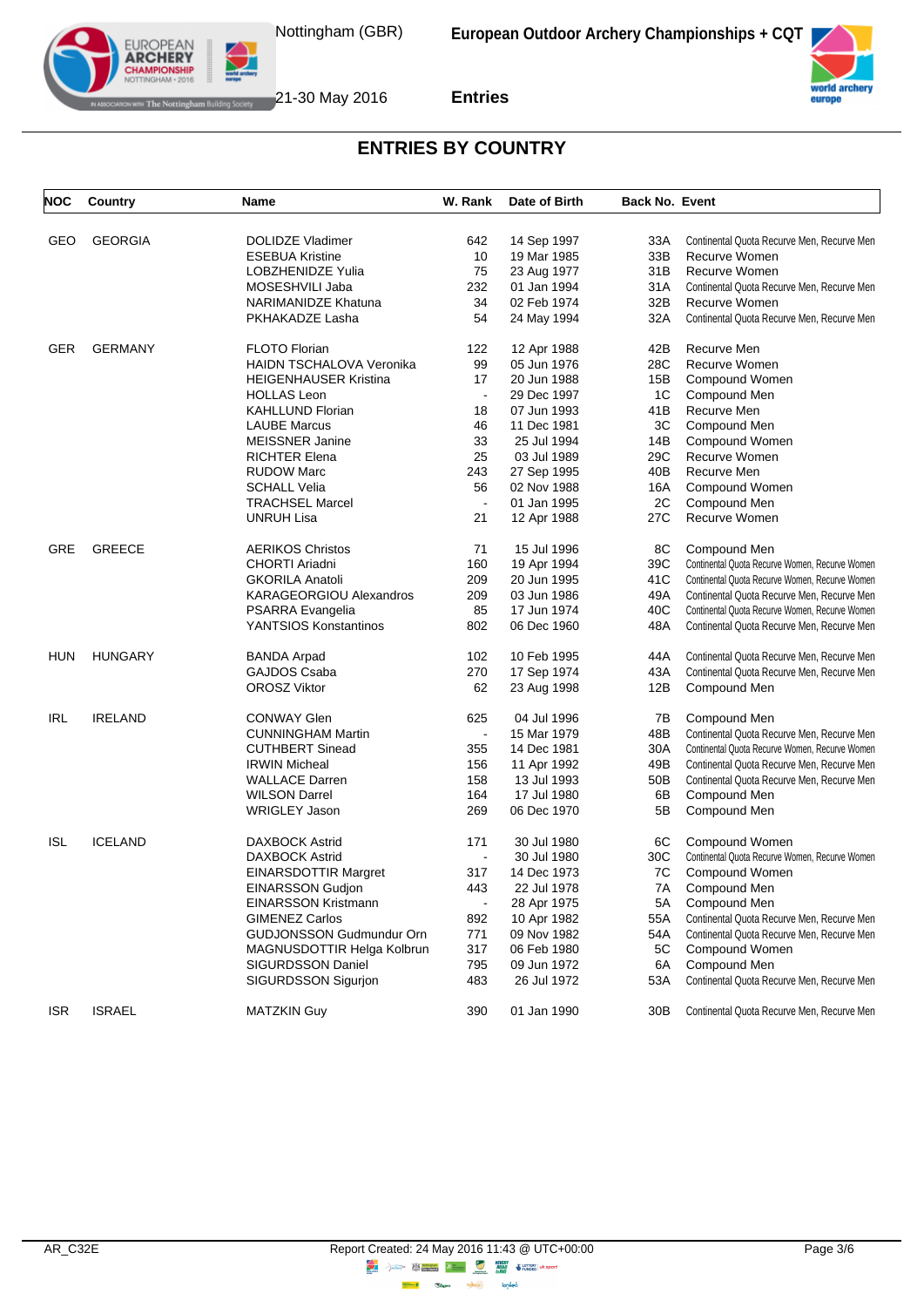



| <b>NOC</b> | Country              | Name                       | W. Rank                  | Date of Birth              | <b>Back No. Event</b> |                                                |
|------------|----------------------|----------------------------|--------------------------|----------------------------|-----------------------|------------------------------------------------|
| <b>ITA</b> | <b>ITALY</b>         | <b>FRANCHINI Irene</b>     | 84                       | 23 Jul 1981                |                       |                                                |
|            |                      |                            |                          |                            | 6B                    | Compound Women<br>Recurve Men                  |
|            |                      | <b>FRANGILLI Michele</b>   | 79                       | 01 May 1976                | 45C                   |                                                |
|            |                      | <b>LANDI Vanessa</b>       | 51                       | 12 Sep 1997                | 32A                   | Recurve Women                                  |
|            |                      | LONGO Laura                | 13                       | 22 Aug 1988                | 7B                    | Compound Women                                 |
|            |                      | <b>MANDIA Claudia</b>      | 80                       | 21 Oct 1992                | 33A                   | Recurve Women                                  |
|            |                      | <b>NENCIONI Michele</b>    | $\blacksquare$           | 19 Jun 1994                | 9C                    | Compound Men                                   |
|            |                      | <b>NESPOLI Mauro</b>       | 10                       | 22 Nov 1987                | 46C                   | Recurve Men                                    |
|            |                      | <b>PAGNI Sergio</b>        | 10                       | 26 Mar 1979                | 11C                   | Compound Men                                   |
|            |                      | <b>PAGNONI Federico</b>    | 22                       | 12 Nov 1987                | 10C                   | Compound Men                                   |
|            |                      | PASQUALUCCI David          | 29                       | 27 Jun 1996                | 47C                   | Recurve Men                                    |
|            |                      | <b>SARTORI</b> Guendalina  | 24                       | 08 Aug 1988                | 31 A                  | Recurve Women                                  |
|            |                      | <b>TONIOLI Marcella</b>    | 20                       | 31 May 1986                | 5Β                    | Compound Women                                 |
| KOS        | <b>KOSOVO</b>        | <b>ASLLANI Hazir</b>       | 469                      | 24 Apr 1993                | 37B                   | Continental Quota Recurve Men, Recurve Men     |
|            |                      | <b>KRASNIQI Burim</b>      | 879                      | 30 Jan 1980                | 36B                   | Continental Quota Recurve Men, Recurve Men     |
|            |                      | <b>LUZHNICA Atdhe</b>      | 879                      | 22 Jan 1977                | 35B                   | Continental Quota Recurve Men, Recurve Men     |
|            |                      | ZENULLAHU Ardita           | $\blacksquare$           | 04 Feb 1996                | 38C                   | Continental Quota Recurve Women, Recurve Women |
| LAT        | LATVIA               | <b>APSITIS Janis</b>       | 555                      | 11 Oct 1982                | 38B                   | Continental Quota Recurve Men, Recurve Men     |
|            |                      | <b>ELARTS Kaspars</b>      | 598                      |                            | 4C                    | Compound Men                                   |
|            |                      | <b>KREICBERGA Anete</b>    | 279                      | 17 Sep 1992                | 42A                   | Continental Quota Recurve Women, Recurve Women |
|            |                      | <b>LAPSINS Eduards</b>     | $\blacksquare$           |                            | 39B                   | Continental Quota Recurve Men, Recurve Men     |
|            |                      | OLEKSEJENKO Julia          | 122                      | 08 May 1965                | 8A                    | Compound Women                                 |
|            |                      | OLEKSEJENKO Julia          | $\overline{\phantom{a}}$ | 08 May 1965                | 43A                   | Continental Quota Recurve Women, Recurve Women |
| LIE        | <b>LIECHTENSTEIN</b> | <b>GRISCHKE Marvin</b>     | 309                      | 09 Mar 1992                | 30A                   | Continental Quota Recurve Men, Recurve Men     |
| LTU        | LITHUANIA            | <b>BERNOTAS Lenardas</b>   | 771                      | 11 Oct 1968                | 27A                   | Continental Quota Recurve Men, Recurve Men     |
|            |                      | KOVALEVSKIJ Adam           | 892                      | 20 Dec 1995                | 29A                   | Continental Quota Recurve Men, Recurve Men     |
|            |                      | <b>NOSALIENE Dangeruta</b> | 426                      | 14 Jan 1970                | 49A                   | Continental Quota Recurve Women, Recurve Women |
|            |                      | POCIUNAITE Gerda           | 276                      | 08 Mar 1993                | 47A                   | Continental Quota Recurve Women, Recurve Women |
|            |                      | SEMIONOVA Juliana          | $\blacksquare$           | 15 Jan 1998                | 48A                   | Continental Quota Recurve Women, Recurve Women |
|            |                      | <b>SLIAUTERIS Modestas</b> | 399                      | 14 Nov 1990                | 28A                   | Continental Quota Recurve Men, Recurve Men     |
| <b>LUX</b> | LUXEMBOURG           | <b>BEGA Timo</b>           | 257                      | 14 Nov 1998                | 4B                    | Compound Men                                   |
|            |                      | <b>HENCKELS Jeff</b>       | 76                       | 30 Aug 1984                | 47A                   | Continental Quota Recurve Men, Recurve Men     |
|            |                      | <b>KLEIN Joe</b>           |                          | 08 May 2000                | 45A                   | Continental Quota Recurve Men, Recurve Men     |
|            |                      | <b>KLEIN Pit</b>           | 160                      | 12 Sep 1996                | 46A                   | Continental Quota Recurve Men, Recurve Men     |
| MDA        | <b>MOLDOVA</b>       | <b>DANCOV Dmitri</b>       | 388                      | 02 Sep 1989                | 31C                   | Continental Quota Recurve Men, Recurve Men     |
|            |                      | <b>MELNIC Alexandr</b>     | 771                      | 25 Dec 1998                | 33C                   | Continental Quota Recurve Men, Recurve Men     |
|            |                      | <b>MIRCA Alexandra</b>     | 192                      | 11 Oct 1993                | 34C                   | Continental Quota Recurve Women, Recurve Women |
|            |                      | OLARU Dan                  | 66                       | 11 Nov 1996                | 32C                   | Continental Quota Recurve Men, Recurve Men     |
| <b>MNE</b> | <b>MONTENEGRO</b>    | <b>BOROVIC Milan</b>       |                          | 22 Mar 1977                | 34B                   | Continental Quota Recurve Men, Recurve Men     |
| <b>NED</b> | <b>NETHERLANDS</b>   | <b>COUWENBERG Martine</b>  | 115                      | 18 Jul 1974                | 1B                    | Compound Women                                 |
|            |                      | DE HOOP Delia              | 501                      | 31 Oct 1995                | 37B                   | Continental Quota Recurve Women, Recurve Women |
|            |                      | <b>DEDEN</b> Esther        | 115                      | 01 Jul 1994                | 36B                   | Continental Quota Recurve Women, Recurve Women |
|            |                      | <b>DIELEMANS Mitch</b>     | 48                       | 06 Jan 1993                | 46B                   | Recurve Men                                    |
|            |                      | <b>ELZINGA Peter</b>       | 13                       | 30 Jan 1981                | 19A                   | Compound Men                                   |
|            |                      |                            |                          |                            |                       |                                                |
|            |                      | <b>KWAKS Sarah</b>         | 501                      | 03 Nov 1992                | 35B                   | Continental Quota Recurve Women, Recurve Women |
|            |                      | <b>MARKOVIC Irina</b>      | 47                       | 23 Sep 1976<br>15 Jan 1994 | 2Β                    | Compound Women                                 |
|            |                      | <b>SCHLOESSER Mike</b>     | $\mathbf{1}$             |                            | 20A                   | Compound Men                                   |
|            |                      | VAN CASPEL Inge            | 15                       | 14 Jul 1991                | 3B                    | Compound Women                                 |
|            |                      | VAN DEN BERG Sjef          | 3                        | 14 Apr 1995                | 47B                   | Recurve Men                                    |
|            |                      | VAN DER VEN Rick           | 4                        | 14 Apr 1991                | 45B                   | Recurve Men                                    |
|            |                      | VAN EIL Thomas             | 52                       | 28 Oct 1986                | 18A                   | Compound Men                                   |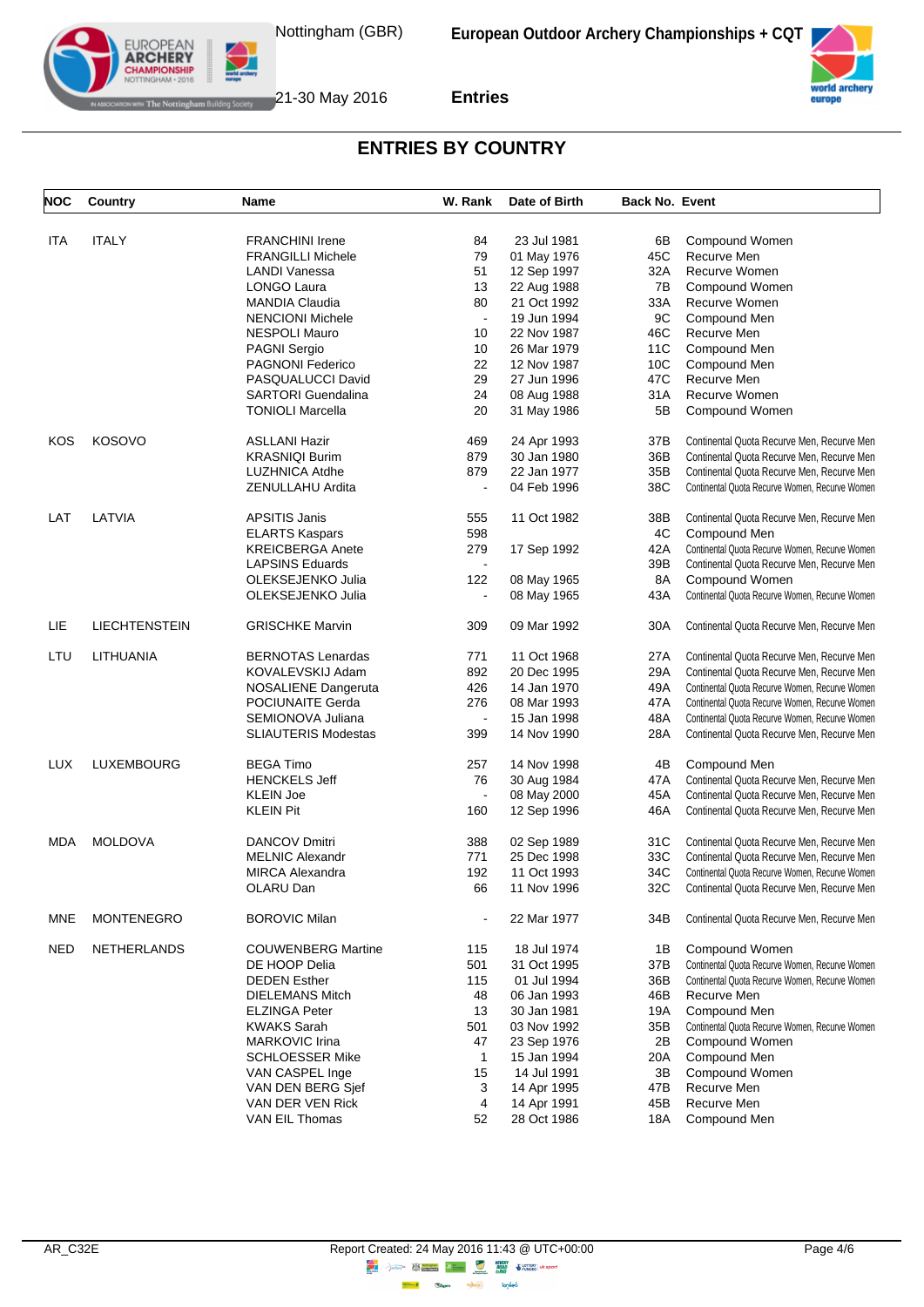



| <b>NOC</b> | Country           | Name                                        | W. Rank        | Date of Birth | <b>Back No. Event</b> |                                                |
|------------|-------------------|---------------------------------------------|----------------|---------------|-----------------------|------------------------------------------------|
|            | <b>NORWAY</b>     |                                             |                | 05 Oct 1988   |                       |                                                |
| <b>NOR</b> |                   | AAMAAS Njaal<br><b>FEVANG MARZOUK Laila</b> | 74<br>95       | 26 Oct 1993   | 9A<br>13B             | Compound Men<br>Compound Women                 |
|            |                   | <b>HAGEN Paul Andre</b>                     | 214            | 26 May 1992   | 61A                   | Continental Quota Recurve Men, Recurve Men     |
|            |                   | <b>HAUGSETH Mads</b>                        | 60             | 02 Mar 1995   | 10A                   | Compound Men                                   |
|            |                   | LIE Eivind                                  | 525            | 07 Jul 1992   | 11A                   | Compound Men                                   |
|            |                   | LISLEVAND Sunniva                           | $\sim$         | 24 Mar 1999   | 12B                   | Compound Women                                 |
|            |                   | NESSET Jon-Ivar                             | $\blacksquare$ | 16 Feb 1994   | 60A                   | Continental Quota Recurve Men, Recurve Men     |
|            |                   | <b>NESTENG Baard</b>                        | 81             | 14 May 1979   | 59A                   | Continental Quota Recurve Men, Recurve Men     |
| POL        | <b>POLAND</b>     | GORCZYCA Krzysztof                          | 144            | 01 Jan 1967   | 18C                   | Compound Men                                   |
|            |                   | <b>LESNIAK Natalia</b>                      | 100            | 10 Jul 1991   | 45B                   | Recurve Women                                  |
|            |                   | LIPIARSKA-PALKA Karina                      | 93             | 16 Feb 1987   | 44B                   | Recurve Women                                  |
|            |                   | <b>MARZEC Pawel</b>                         | 87             | 18 Jan 1994   | 58B                   | Continental Quota Recurve Men, Recurve Men     |
|            |                   | <b>MYSZOR Wioleta</b>                       | 283            | 19 Jan 1983   | 46B                   | Recurve Women                                  |
|            |                   | NAPLOSZEK Slawomir                          | 63             | 29 Jul 1968   | 59B                   | Continental Quota Recurve Men, Recurve Men     |
|            |                   | PIEKARSKI Boguslaw                          | $\blacksquare$ | 06 Oct 1962   | 19C                   | Compound Men                                   |
|            |                   | SIERAKOWSKI Kacper                          | 77             | 02 Dec 1993   | 57B                   | Continental Quota Recurve Men, Recurve Men     |
|            |                   | SZALANSKA Katarzyna                         | 36             | 05 Dec 1992   | 4C                    | Compound Women                                 |
|            |                   | WOJTAS Jan                                  | 106            | 26 Nov 1966   | 17C                   | Compound Men                                   |
| <b>POR</b> | <b>PORTUGAL</b>   | <b>REPAS Domingos</b>                       | 321            | 12 Nov 1968   | 34A                   | Continental Quota Recurve Men, Recurve Men     |
| ROU        | <b>ROMANIA</b>    | <b>BOROS Luminita</b>                       | 311            | 22 Jan 1988   | 30B                   | Continental Quota Recurve Women, Recurve Women |
|            |                   | <b>CIORNEI Daniel</b>                       | 231            | 08 Feb 1989   | 58C                   | Continental Quota Recurve Men, Recurve Men     |
|            |                   | DANILA Andrei                               | 175            | 16 Jan 1994   | 59C                   | Continental Quota Recurve Men, Recurve Men     |
|            |                   | <b>MARCU Razvan</b>                         | 96             | 05 Jan 1991   | 57C                   | Continental Quota Recurve Men, Recurve Men     |
| RUS        | <b>RUSSIA</b>     | <b>BALDANOV Arsalan</b>                     | 91             | 02 Jan 1996   | 49C                   | Continental Quota Recurve Men, Recurve Men     |
|            |                   | <b>BULAEV Anton</b>                         | 625            | 20 Jul 1996   | 19B                   | Compound Men                                   |
|            |                   | DAMBAEV Alexander                           | 26             | 16 Jun 1989   | 21B                   | Compound Men                                   |
|            |                   | DASHIDORZHIEVA Tuiana                       | 48             | 14 Apr 1996   | 40B                   | Recurve Women                                  |
|            |                   | <b>KALASHNIKOV Viktor</b>                   | 44             | 07 Jun 1989   | 20B                   | Compound Men                                   |
|            |                   | <b>KOZHIN Alexander</b>                     | 165            | 10 Apr 1990   | 48C                   | Continental Quota Recurve Men, Recurve Men     |
|            |                   | LOGINOVA Albina                             | 16             | 07 Aug 1983   | 11C                   | Compound Women                                 |
|            |                   | PEROVA Ksenia                               | 28             | 08 Feb 1989   | 41B                   | Recurve Women                                  |
|            |                   | <b>POPOV Vitalii</b>                        | 186            | 29 Jun 1996   | 50C                   | Continental Quota Recurve Men, Recurve Men     |
|            |                   | SAVENKOVA Alexandra                         | $\blacksquare$ | 11 Apr 1996   | 9C                    | Compound Women                                 |
|            |                   | STEPANOVA Inna                              | 45             | 17 Apr 1990   | 39B                   | Recurve Women                                  |
|            |                   | VINOGRADOVA Mariia                          | 4              | 16 Mar 1994   | 10C                   | Compound Women                                 |
| SLO        | <b>SLOVENIA</b>   | <b>BIZJAK Rok</b>                           | 146            | 02 Feb 1996   | 37 A                  | Continental Quota Recurve Men, Recurve Men     |
|            |                   | ELLISON Toja                                | 11             | 04 Jul 1993   | 4B                    | Compound Women                                 |
|            |                   | MODIC Stas                                  | 156            | 11 Oct 1998   | 17A                   | Compound Men                                   |
|            |                   | SITAR Dejan                                 | 33             | 09 Dec 1979   | 16A                   | Compound Men                                   |
|            |                   | <b>STRAJHAR Gasper</b>                      | 205            | 02 Nov 1997   | 36A                   | Continental Quota Recurve Men, Recurve Men     |
|            |                   | <b>STRAJHAR Klemen</b>                      | 162            | 20 Aug 1994   | 35A                   | Continental Quota Recurve Men, Recurve Men     |
|            |                   | <b>UMER Ana</b>                             | 78             | 11 Dec 1990   | 34B                   | Continental Quota Recurve Women, Recurve Women |
| SMR        | <b>SAN MARINO</b> | <b>GUIDI Emanuele</b>                       | 483            | 16 Sep 1969   | 39C                   | Continental Quota Recurve Men, Recurve Men     |
|            |                   | <b>TURA Paolo</b>                           |                | 10 Feb 1971   | 38C                   | Continental Quota Recurve Men, Recurve Men     |
| <b>SRB</b> | <b>SERBIA</b>     | POPOVIC Luka                                | 236            | 16 May 1992   | 34C                   | Continental Quota Recurve Men, Recurve Men     |